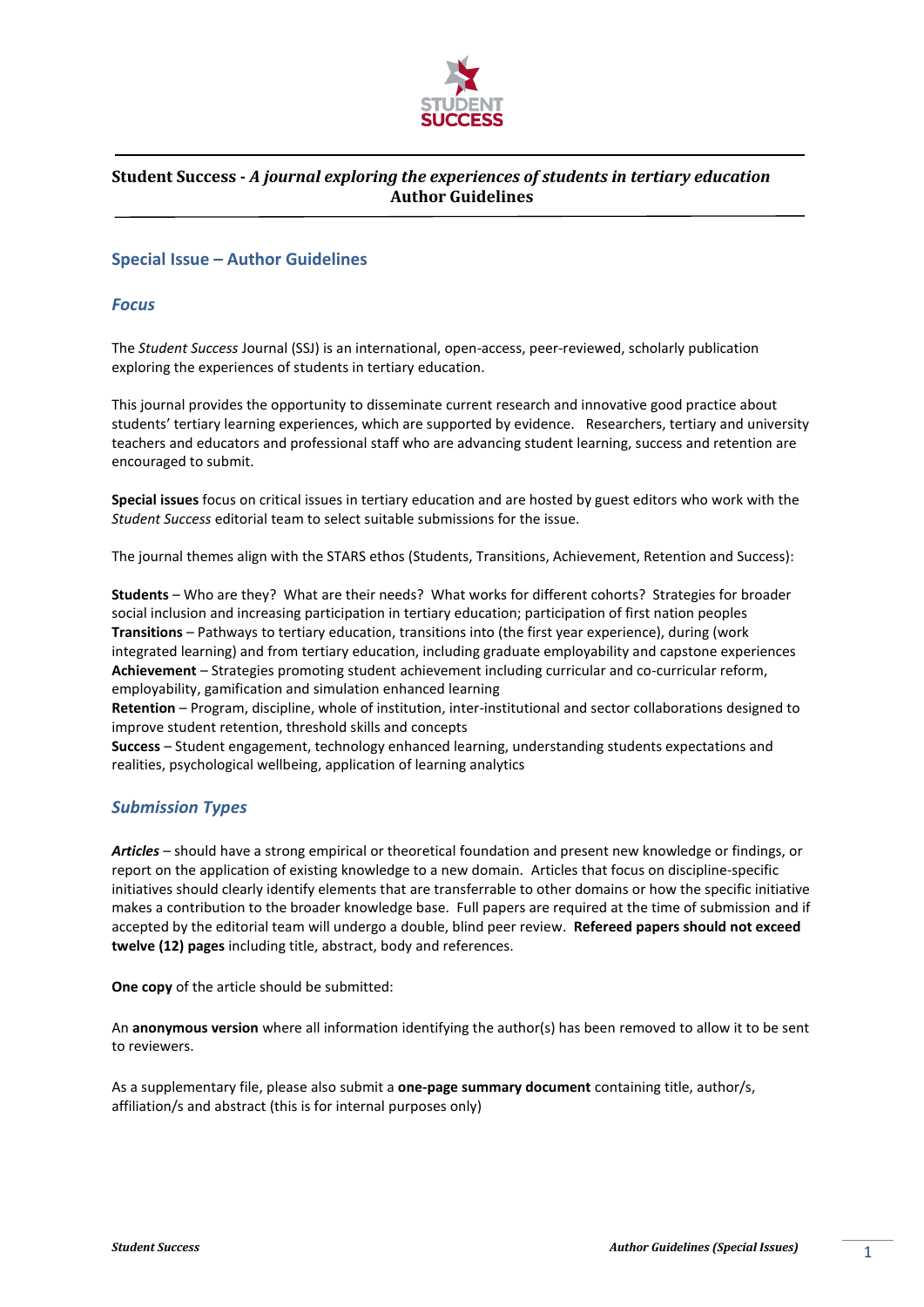

*Practice Reports* - should report on practical initiatives or the early outcomes of research projects. They are an opportunity to focus on the applied aspects of Student Success initiatives and innovations. Although a comprehensive literature analysis is not required, it is crucial that Practice Reports clearly show how the topic relates to or builds on existing knowledge and practice. Practice Reports should explain why it was done, what was done, how it was done, and the impact (or expected impact) of the initiative. Importantly, Practice Reports require authors to identify the connection with transferable themes and principles of practice into other contexts.

**Practice Reports should not exceed seven (7) pages** including title, author details, abstract, body and references.

**One copy** of the article should be submitted. It does not need to be anonymous as it is reviewed by the guest editors.

## *Quality Expectations*

All submissions must:

- Align with the special issue theme/s;
- Refer to previous relevant published works;
- Be of a high professional standard;
- **Be proof-read and publication ready;**
- Comply with these format guidelines.

**Submissions that do not meet these initial requirements will be returned to authors for correction before being sent for review by the guest editors.**

### *Review Criteria – Articles*

For refereed papers, *Student Success* places emphasis on **quality research**, which the Journal takes to be:

- Aligns to the subject area of the special issue;
- a substantial scholarly activity, as evidenced by discussion of the relevant literature, an awareness of the history and antecedents of work described provided in a format which allows a reader to trace sources of the work through citations;
- original (that is, more than merely a compilation of existing works);
- a contribution to knowledge; and
- in a form that enables dissemination of knowledge.

The following descriptors articulate expectations of papers that meet the definition of a **research** publication. These descriptors provide a useful framework for authors to consider:

- 1. Provides an analysis and synthesis of the relevant and informing literature.
- 2. A literature review that ends with a description of 'gap' or 'issue' that is being addressed. This statement leads the reader to conclude that the research which follows 'addresses' or 'fills' the gap(s) i.e. the research will make a contribution in an under-researched area or applies known models / framework or techniques in a new and unique way to reveal something that is not (yet) known about the particular research field.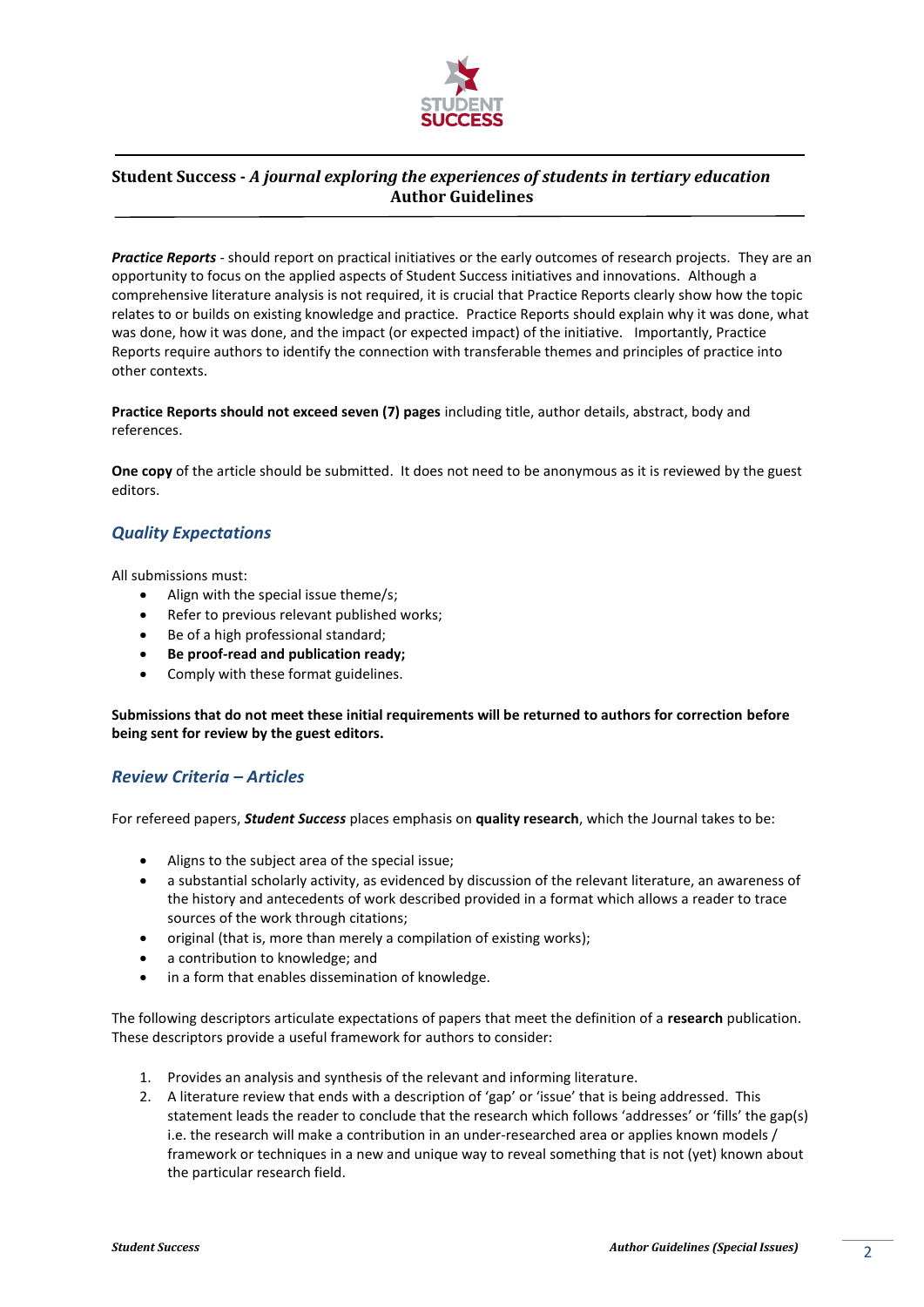

- 3. Provides a clear description of the study, that is, the (research) methodology / approach that was adopted to gather data. The method selected should be appropriate for the issue being investigated.
- 4. A clear report of the findings or results organised conceptually or logically.
- 5. A discussion of the findings in light of the literature (that is, sets out the extent the research has 'filled the gaps').
- 6. Makes suggestions for possible future research (these will emerge from the clearly stated limitations of the study).
- 7. Leaves the readers with a 'message', that is, something that others can take from the work, and apply to their own practice in some way.